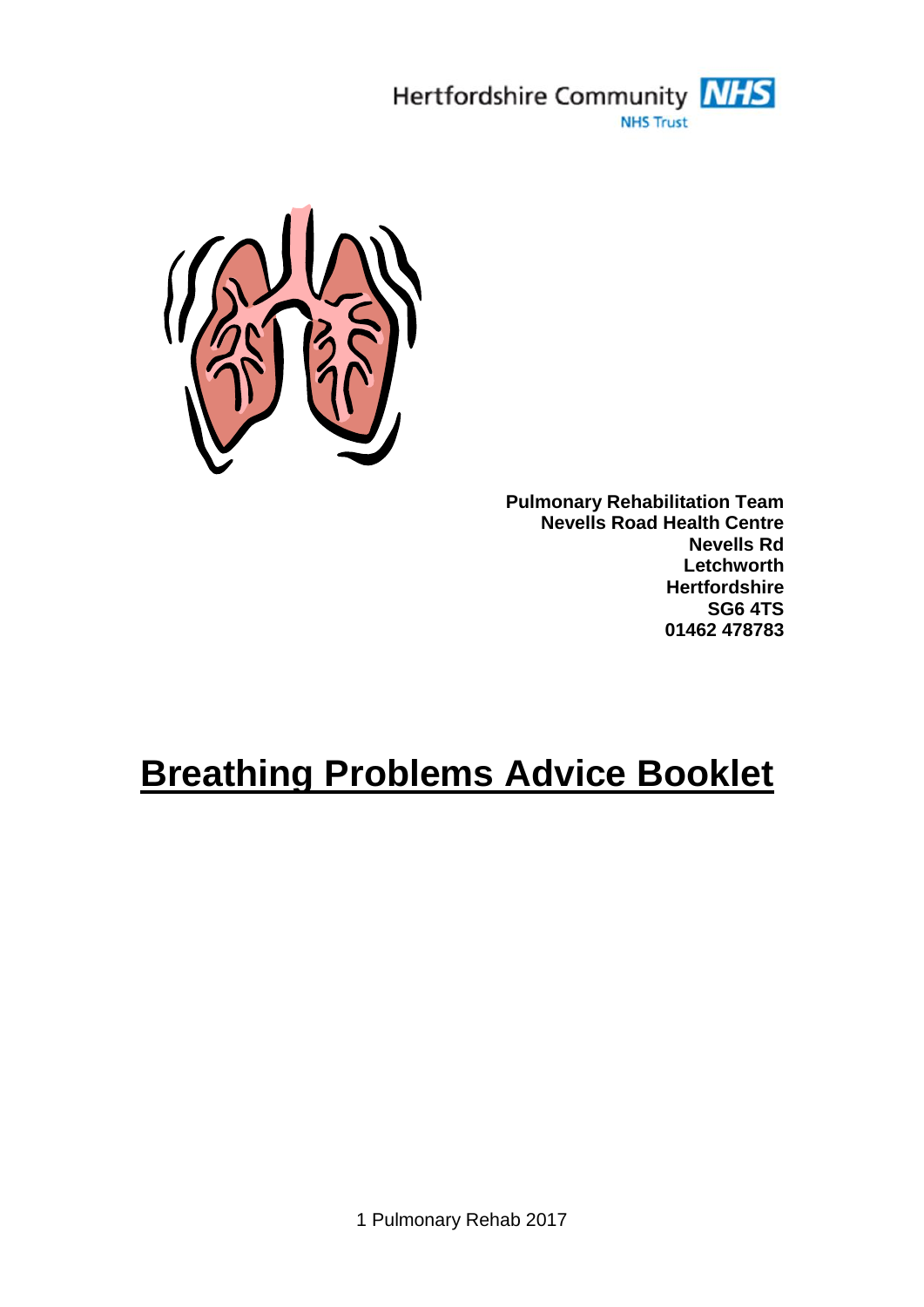

#### **Introduction**

This booklet has been developed to help people who either have problems with their breathing (bronchiectasis, asthma or COPD); or for people who suffer with problems which may improve with breathing re-education and advice (breathing pattern disorders, hyperventilation syndrome, vestibular/balance disorders or anxiety problems).

How you breathe can make a big difference to how you feel. It is surprising how many people are breathing incorrectly without realising it. Breathing incorrectly can cause many different symptoms such as shortness of breath, dizziness and cough. There are other medical conditions that can cause some of these symptoms and these should have been ruled out by your Doctor before presuming that they are caused by a breathing pattern disorder.

#### **How our lungs work**

The main function of our lungs is to draw in oxygen  $(O<sub>2</sub>)$  and get rid of carbon dioxide  $(CO<sub>2</sub>)$ .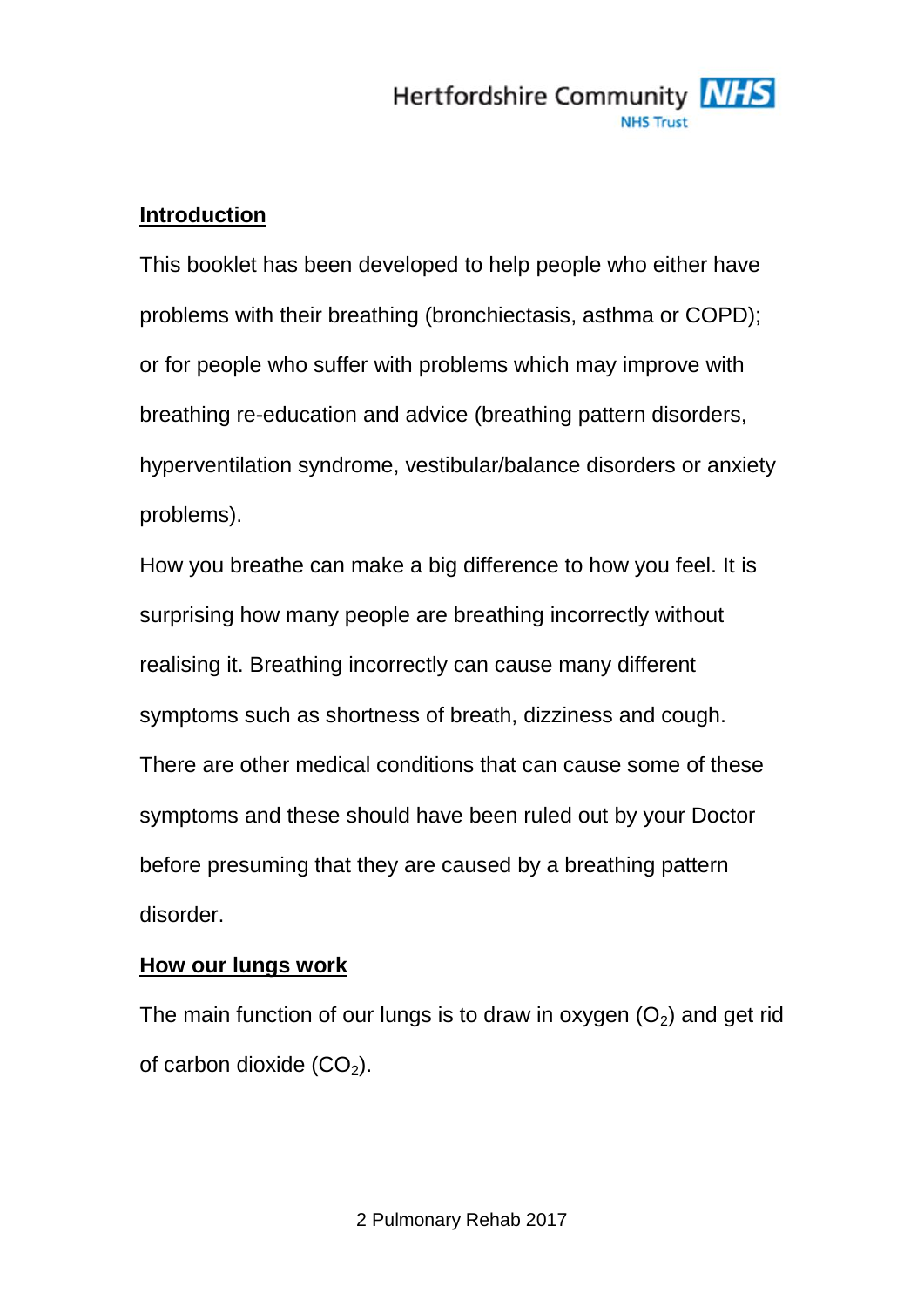

#### **The diaphragm**

The diaphragm is the most important muscle of breathing (see diagram below) It is a dome shaped muscle that is attached to the under surface of the lungs.

#### **Breathing in:**

As the diaphragm contracts, it pulls the lungs downwards towards the abdominal cavity. The diaphragm flattens down from its "dome" shape to a "saucer" like shape. If the lungs expand fully (which is not actually required for normal relaxed breathing) the chest and ribs will also expand.

Anything that makes it harder for the diaphragm to expand the lungs (like tight clothing, excess weight around the midriff or loss of elasticity of the lungs) can increase the "work" or "effort" of breathing and can make you feel more breathless.

#### **Breathing out:**

When the diaphragm finishes contracting, it relaxes and returns to its dome shaped position. Air is expelled from the lungs as the diaphragm relaxes. During activity the abdominal muscles contract to help push air out of the lungs. It is important for the air to escape from the lungs to allow fresh air to be breathed in.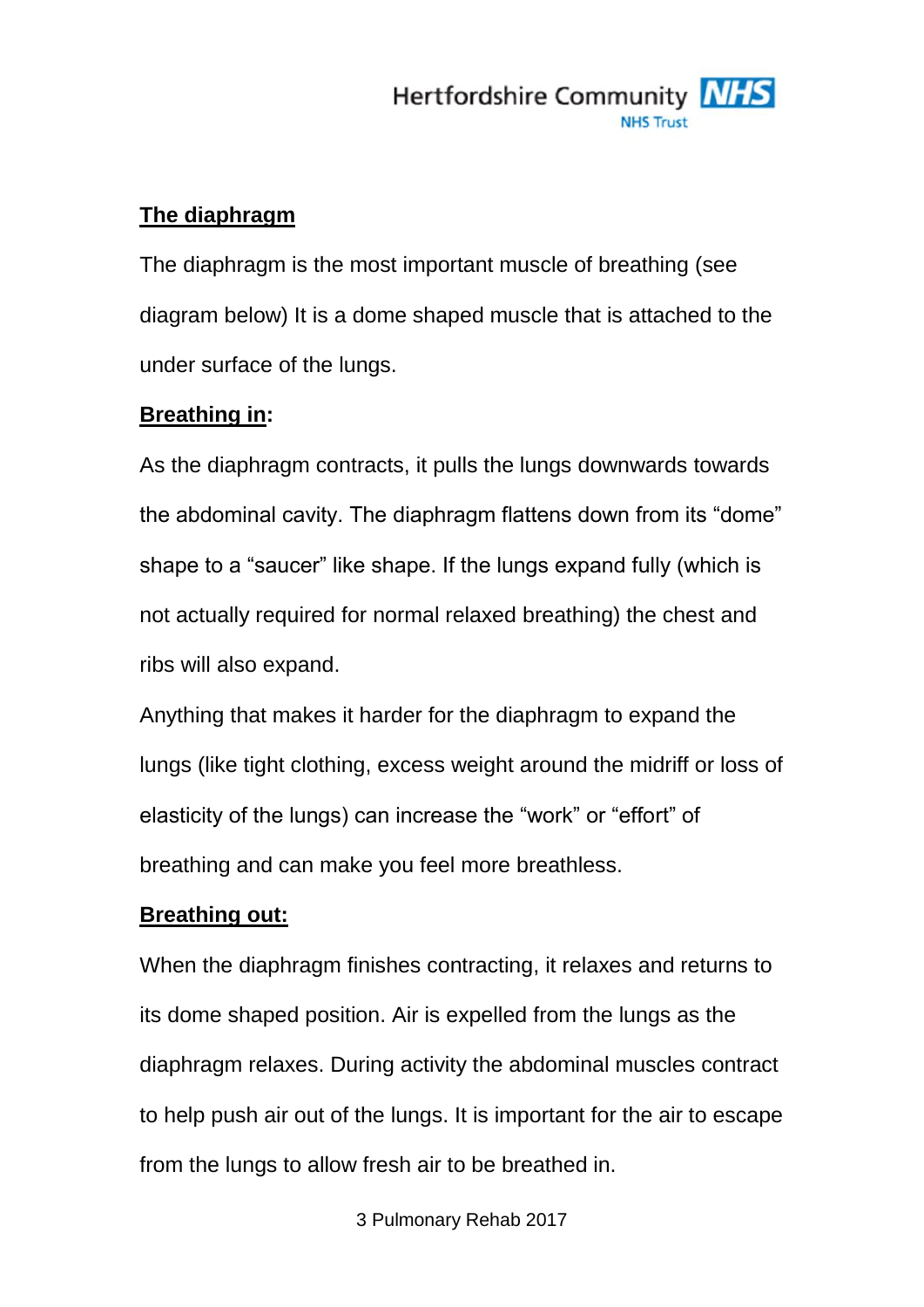



# **Signs of abnormal breathing**

• Belly drawing in as you breathe in, ie pulling your abdominal

muscles in as you breathe in

- Mouth breathing
- Noisy breathing
- Excessive upper chest movement as you breathe
- Breathing too quickly
- Shoulders rising and falling

#### **Things that can make your breathing worse**

- Stress or anxiety
- Being overweight
- Poor posture (slouching in a chair)
- Holding your stomach in too much (bracing)
- Sucking your belly in as you breathe in

4 Pulmonary Rehab 2017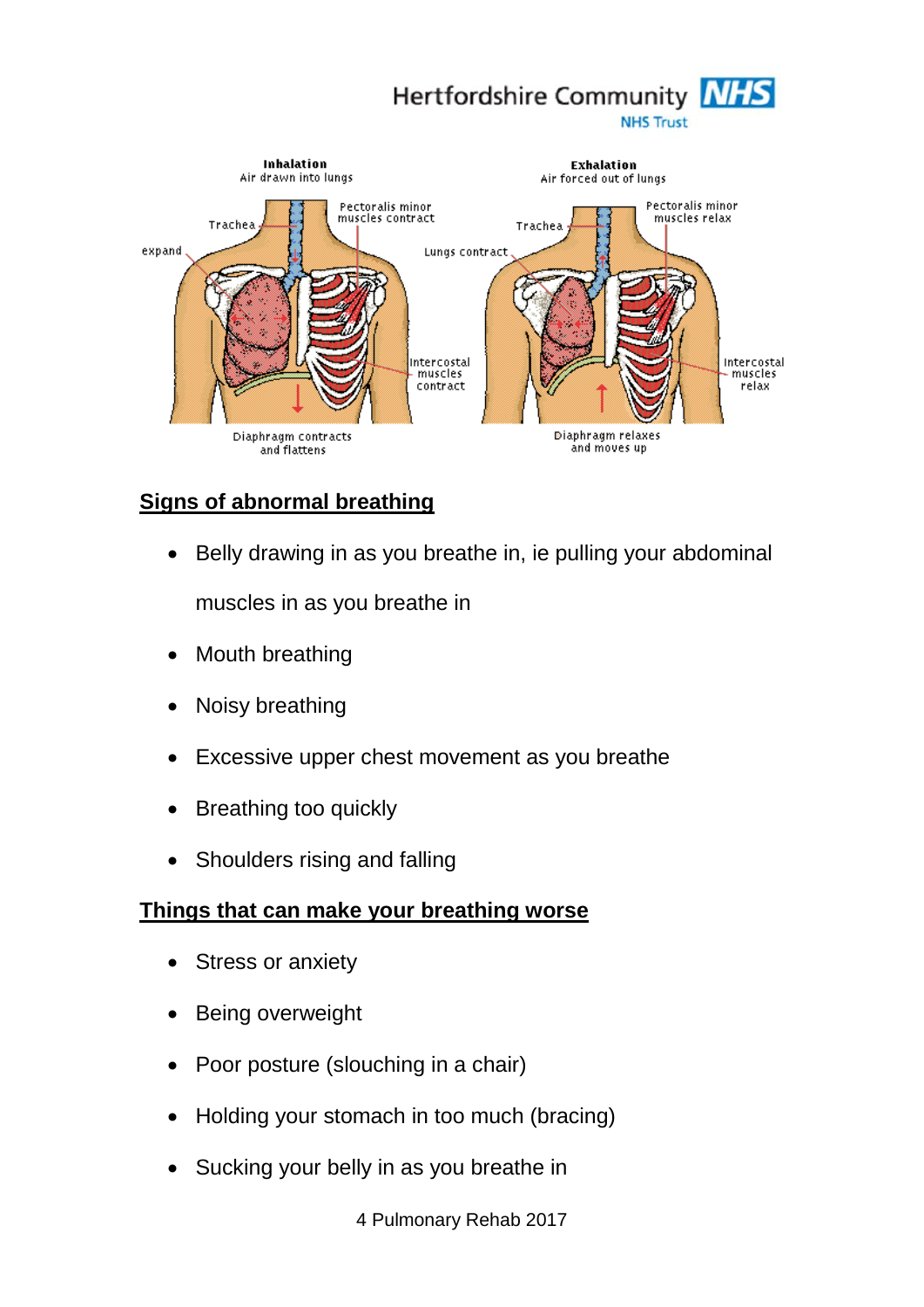Hertfordshire Community MHS

- "Weak" tummy muscles
- Inner ear problems (vestibular disorders)

#### **Symptoms of abnormal breathing**

- Breathlessness
- Chest pains
- Pins and needles
- Palpitations
- Undue awareness of your breathing
- Dizziness

There are other medical conditions that can cause some of these symptoms and your Doctor should have excluded these before presuming that they are caused by a breathing pattern disorder.

#### **Hyperventilation Syndrome**

Some of the symptoms above (chest pains, pins & needles and dizziness) can be caused by a lack of carbon dioxide. Carbon dioxide  $(CO<sub>2</sub>)$  is contained in the breath we exhale. When we breathe too heavily or too quickly we can breathe out **too much**  $CO<sub>2</sub>$  which can cause the blood vessels to constrict and lead to some of the above mentioned symptoms.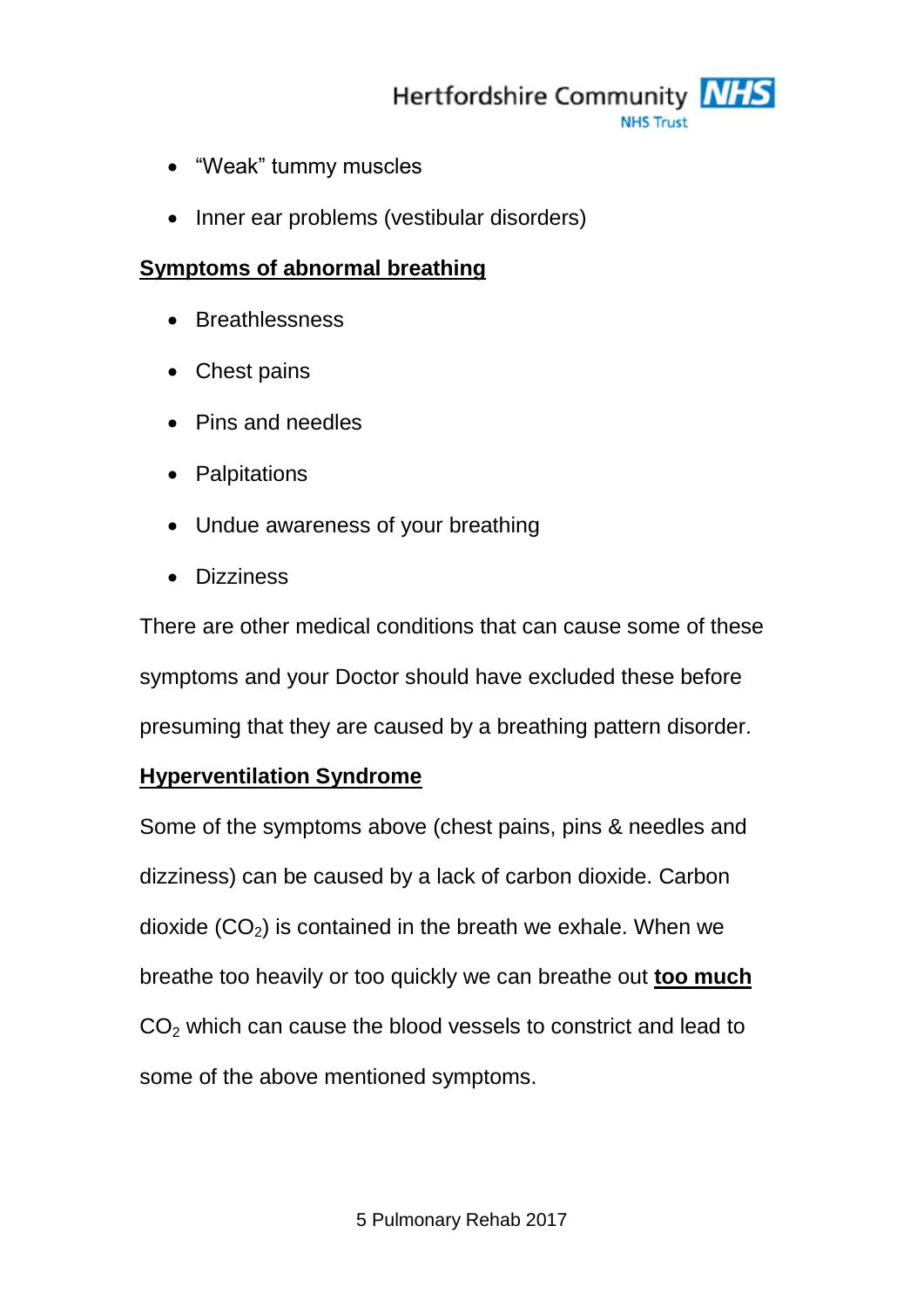# Hertfordshire Community NHS

Low levels of  $CO<sub>2</sub>$  can adversely affect the circulation of blood and  $O<sub>2</sub>$  around the body. Hyperventilation and breathing pattern disorders are often associated with low levels of  $CO<sub>2</sub>$ .

### **What is the best way to breathe?**

The correct and most efficient way to breathe is slowly and gently through the nose with the mouth closed. Taking big breaths is rarely helpful.

# **Advice for good breathing**

- Aim to keep your breathing slow, gentle and under control.
- If you can still breathe with the mouth closed you are still in control.
- Mouth breathing suggests losing control of your breathingespecially at rest.
- Keep your breathing quiet.
- Relax the upper chest, and allow the belly to swell slightly as you breathe in and flatten down as you breathe out- if you are able to.
- Spend slightly longer breathing out than breathing in.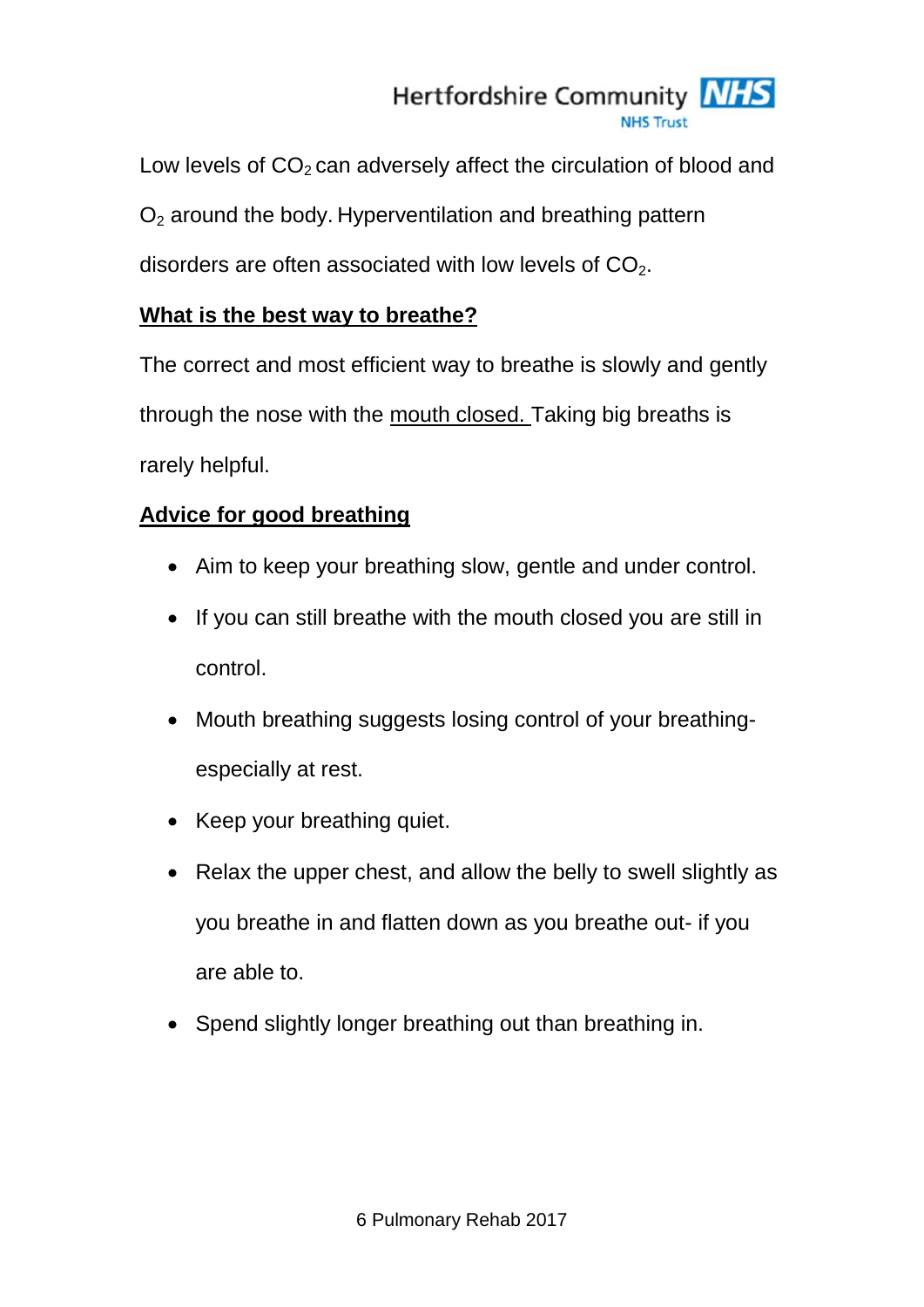- Try to pause momentarily after you exhale, before you inhale again. This helps to slow the breathing down.
- Keep your mouth closed and breathe in gently through the nose.
- If you are very breathless, it may help to blow out gently through the mouth (rescue breathing). Still try to breathe in through the nose.

Deeper breathing is only required during vigorous activity.

Your chest should remain fairly still when breathing at rest, with only the upper abdominal/lower chest area expanding slightly as you breathe in and sinking down as you breathe out.

# **Breathing re education**

It is usually easier to retrain your breathing pattern by practising breathing exercises lying down to begin with.

If you find lying down difficult, then start off in sitting.

Once you have mastered the breathing exercises lying down,

progress to sitting, forward lean stand (standing with your elbows

on the kitchen worktop) and then to standing.

Standing leaning back against a wall may be easier than to try

before trying unsupported standing.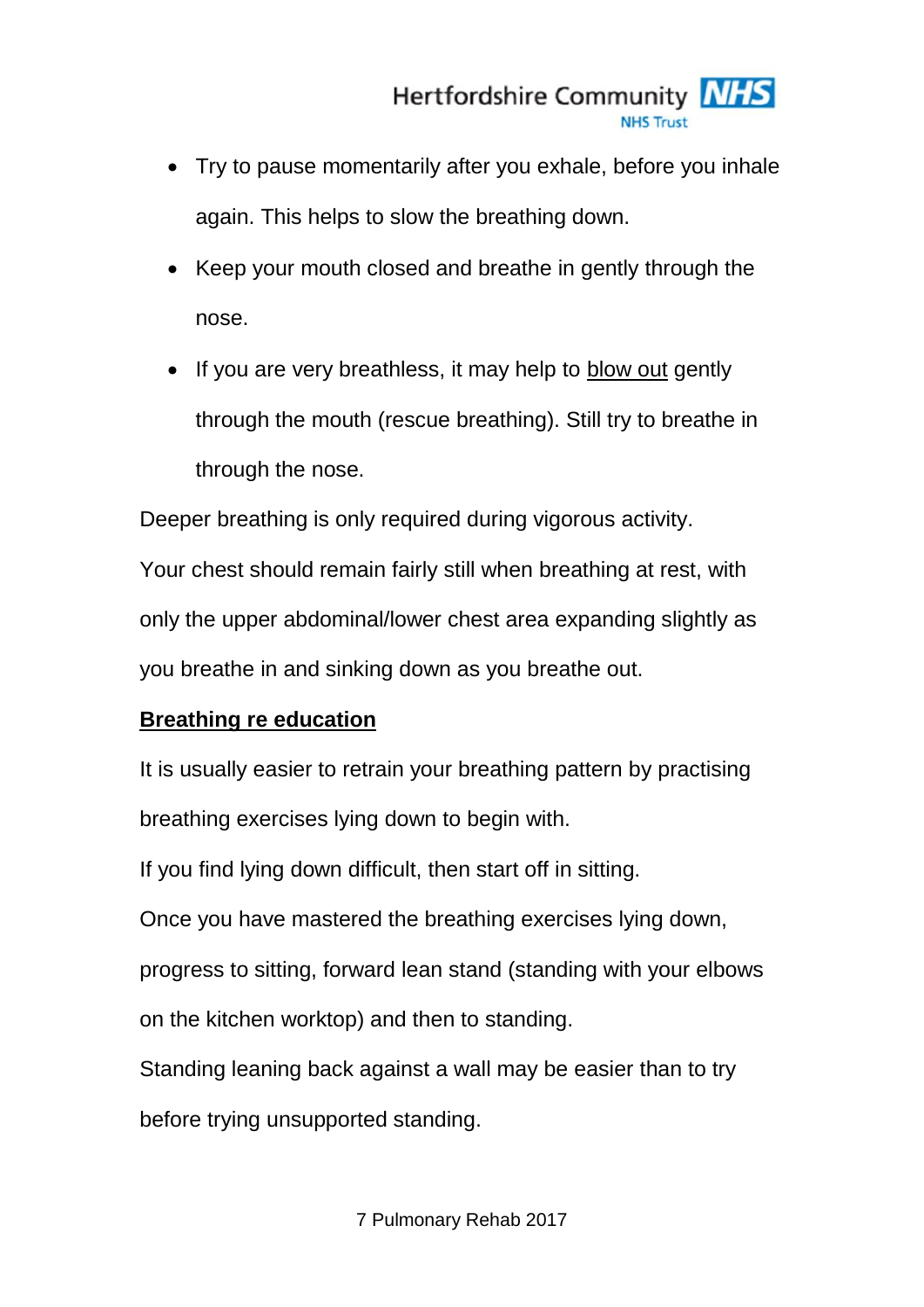

### **Lying**

Lie with one or two pillows under your head, as well as one under your knees; or have your knees bent with the feet flat on the floor/bed.

Put one hand on your tummy and 1 on your chest. Ideally you should feel your tummy gently rise and fall as you breathe in and out, rather than your chest moving.

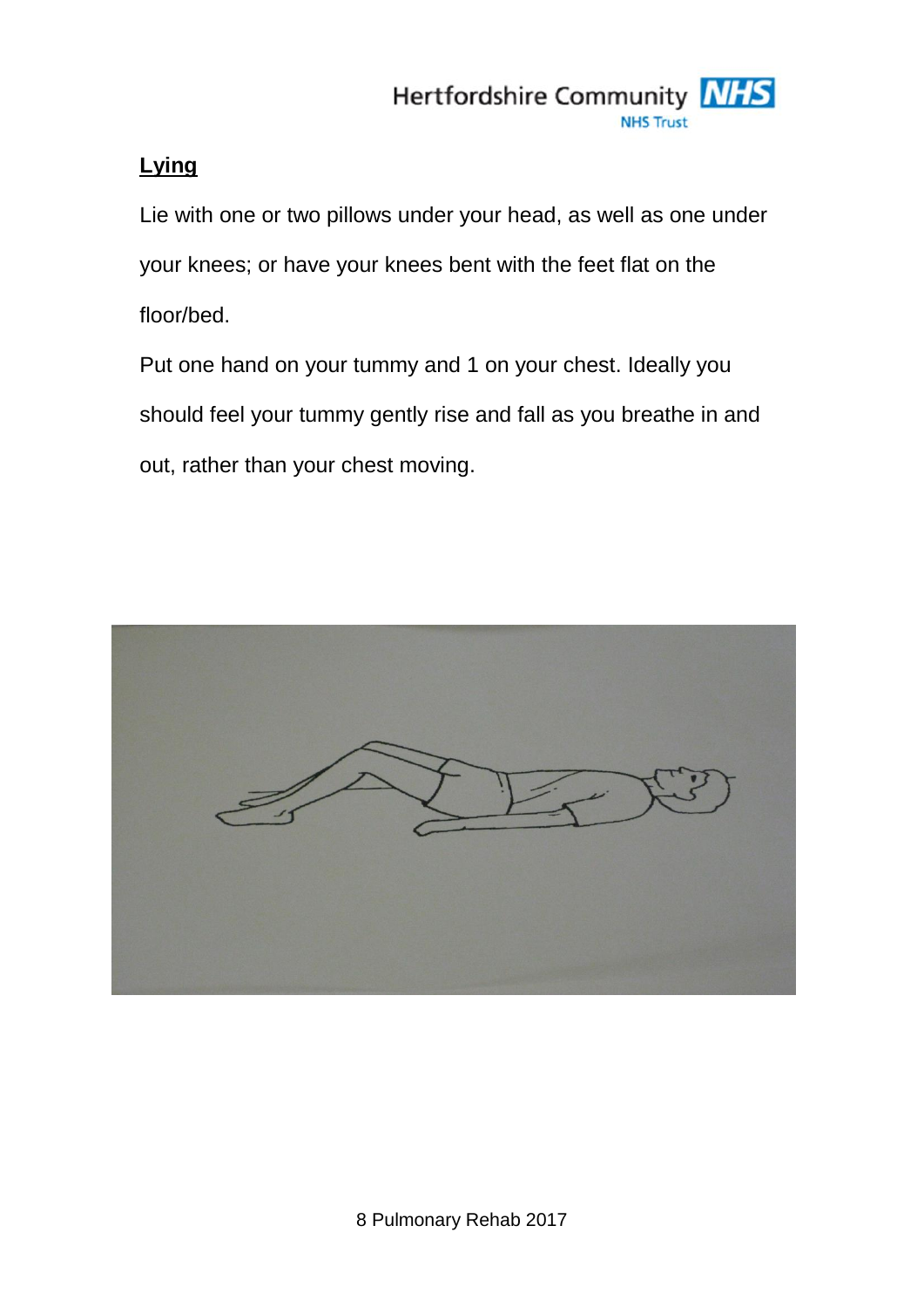#### Advanced method 1

Emphasise the exhale breathe by gently drawing the navel back towards your spine as you blow out through the lips. Make sure you allow your tummy muscles to relax before you breathe in again. This will ensure that your tummy moves gently as you breathe in.

#### Advanced method 2

This time try to gently draw your navel back towards your spine as you breathe out through the nose. Make sure you relax your tummy muscles again before you breathe in again to ensure your tummy moves gently as you breathe in.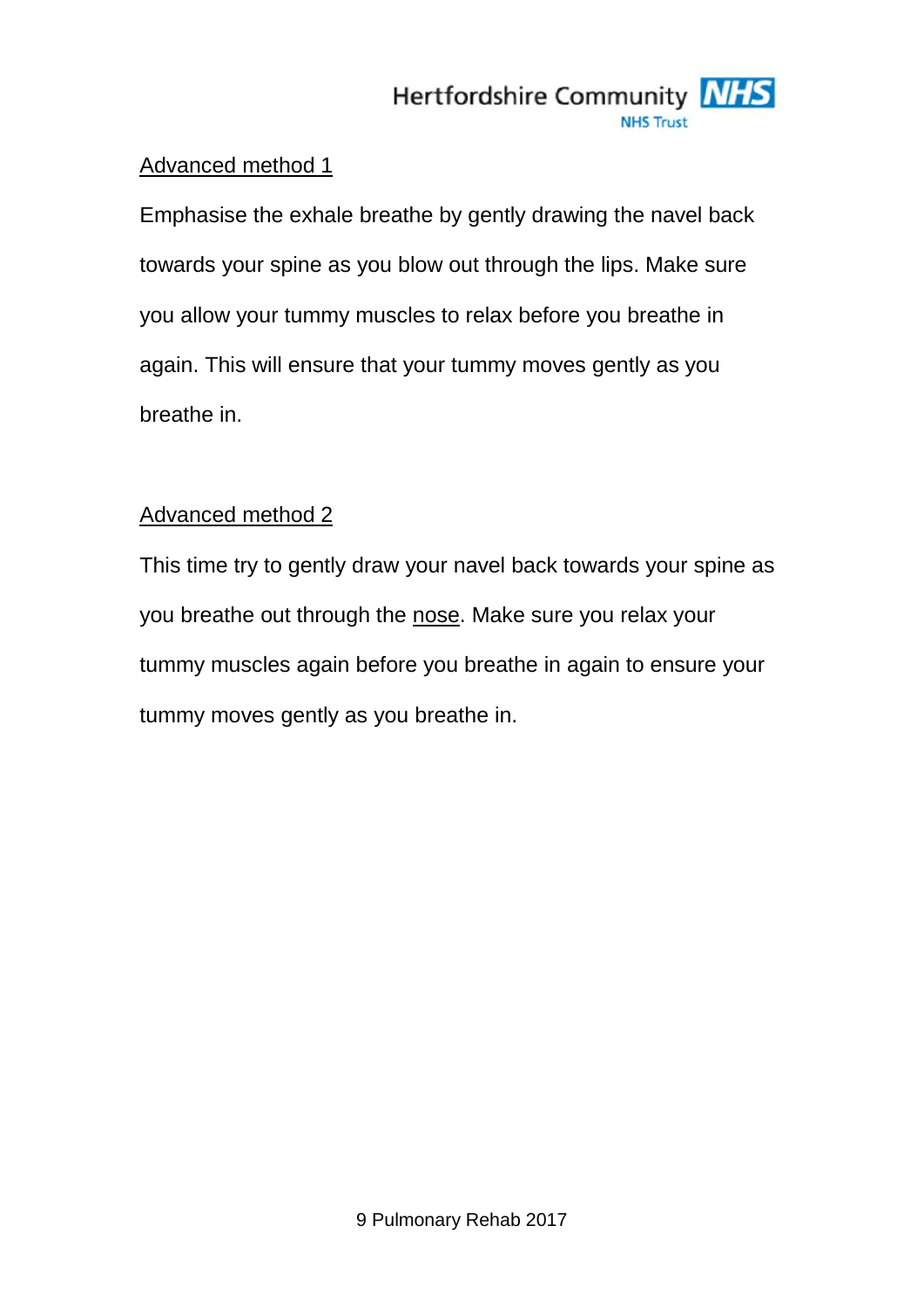

#### **Sitting**

Sit in an upright chair, with your bottom pushed well back.

Relax back in the chair, and place your feet flat on the floor.

Feel your tummy swell softly and gradually as you breathe in and sink down again as you breathe out.

The hand that is on your chest is to monitor the amount of chest movement. Hopefully this should get less and less as you improve your breathing pattern.

After you breathe in gently, pause for a second.

Pause again after you exhale for slightly longer if you can.

Advanced method 1 Repeat as per lying Advanced method 2 Repeat as per lying

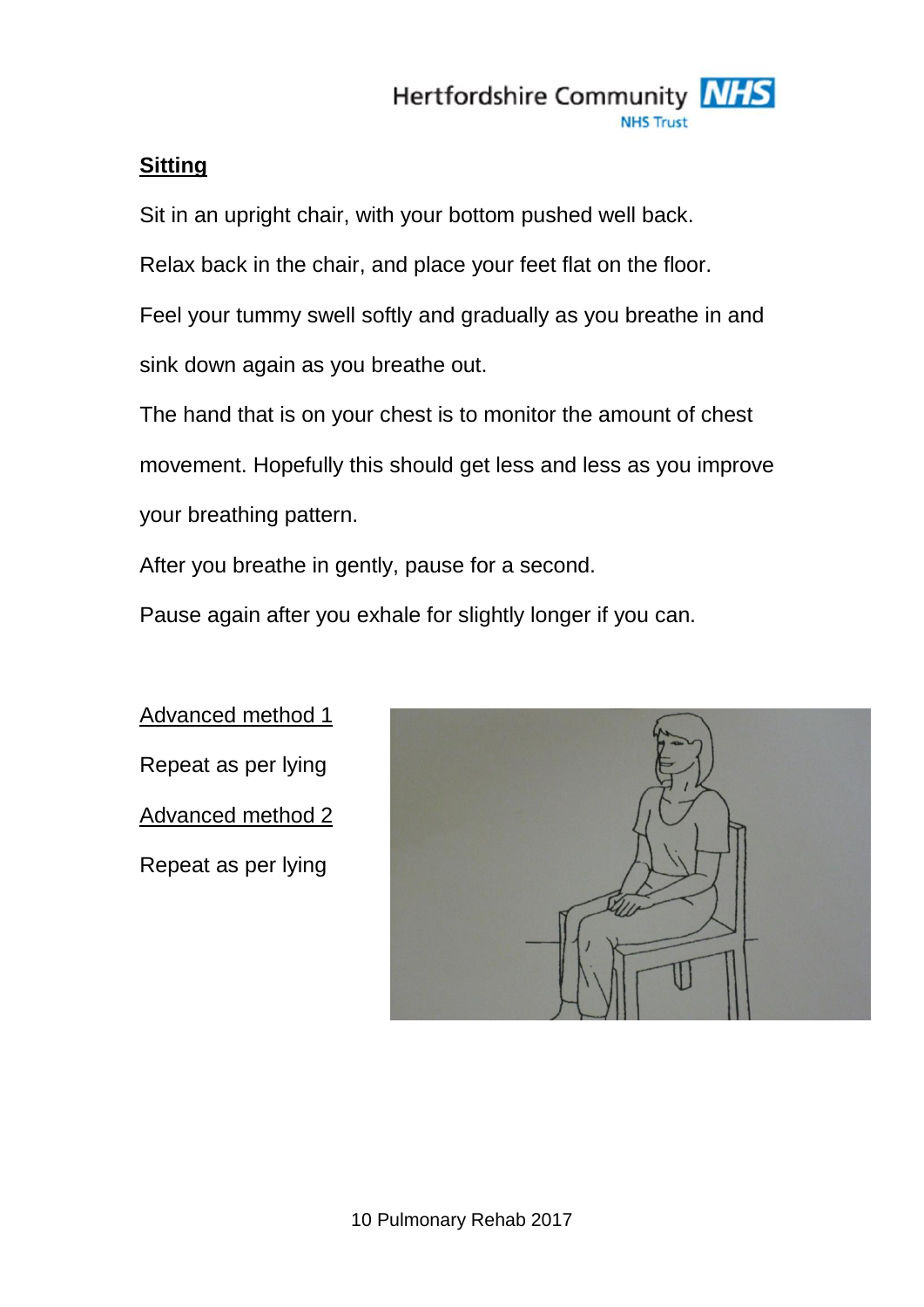

Try this in all these different positions if you can;

- Lying
- Sitting
- On all fours
- Standing
- Leaning forward in standing, elbows on the kitchen worktop.

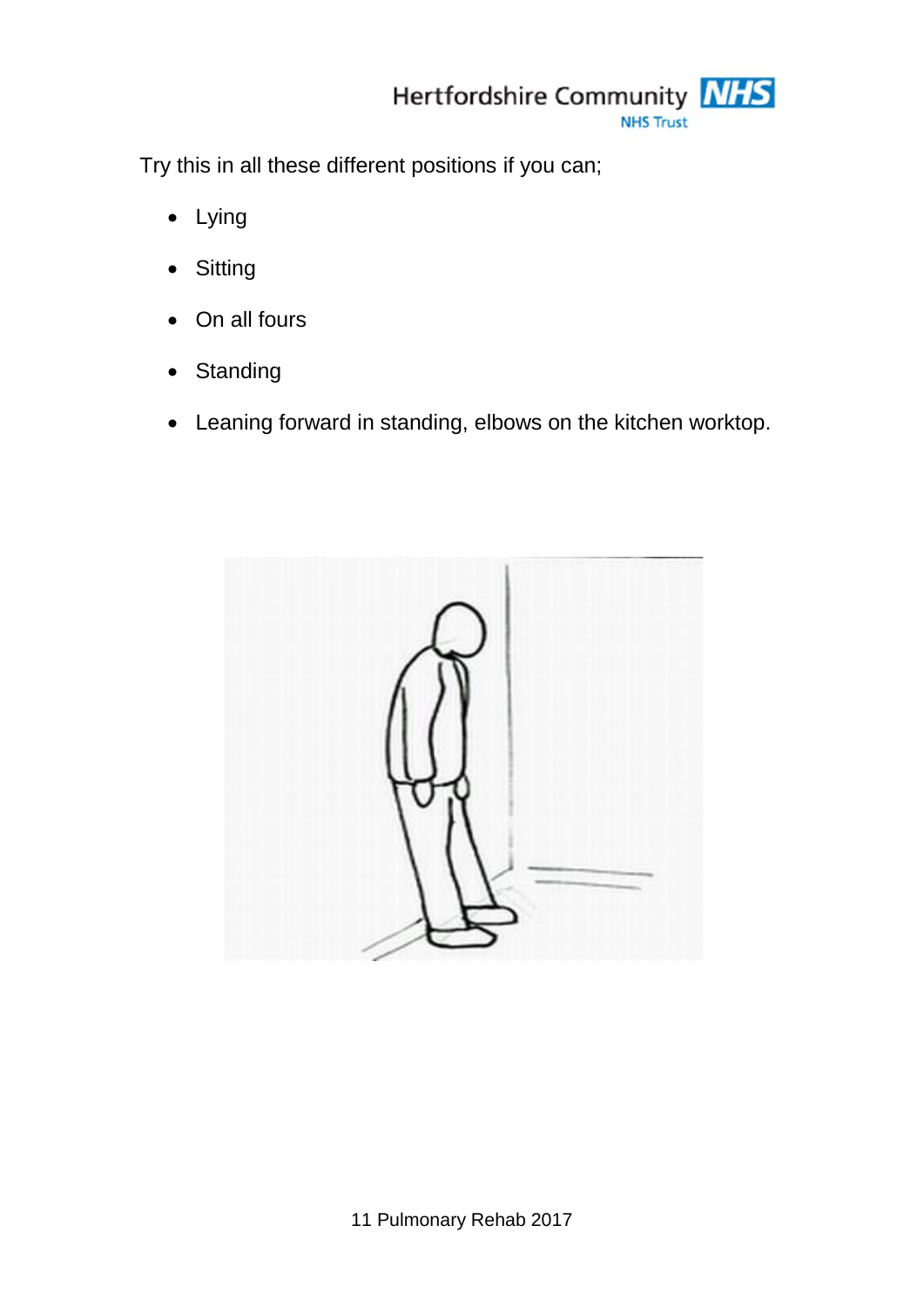

#### **Nasal problems**

Breathing through the nose with the mouth closed is best, but from time to time the nose can become blocked which makes this difficult. Take all steps possible to keep your nose clear.

#### **Things that may help clear your nose**

- Over the counter steroid nasal sprays (speak to your pharmacist)
- GP prescribed nasal sprays (if your problem is more severe)
- Over the counter or GP prescribed anti histamine sprays.
- Allergy avoidance (consider whether certain food or drink causes you to have nasal symptoms, runny nose, blocked nose or sneezing). Take action if this applies to you.
- Keep your home well-ventilated and free form dust. Too much clutter in the home can be a dust trap.

**The following exercises may be practised more frequently for a persistently blocked nose. Seek medical advice if you have an ear, nose or throat infection.**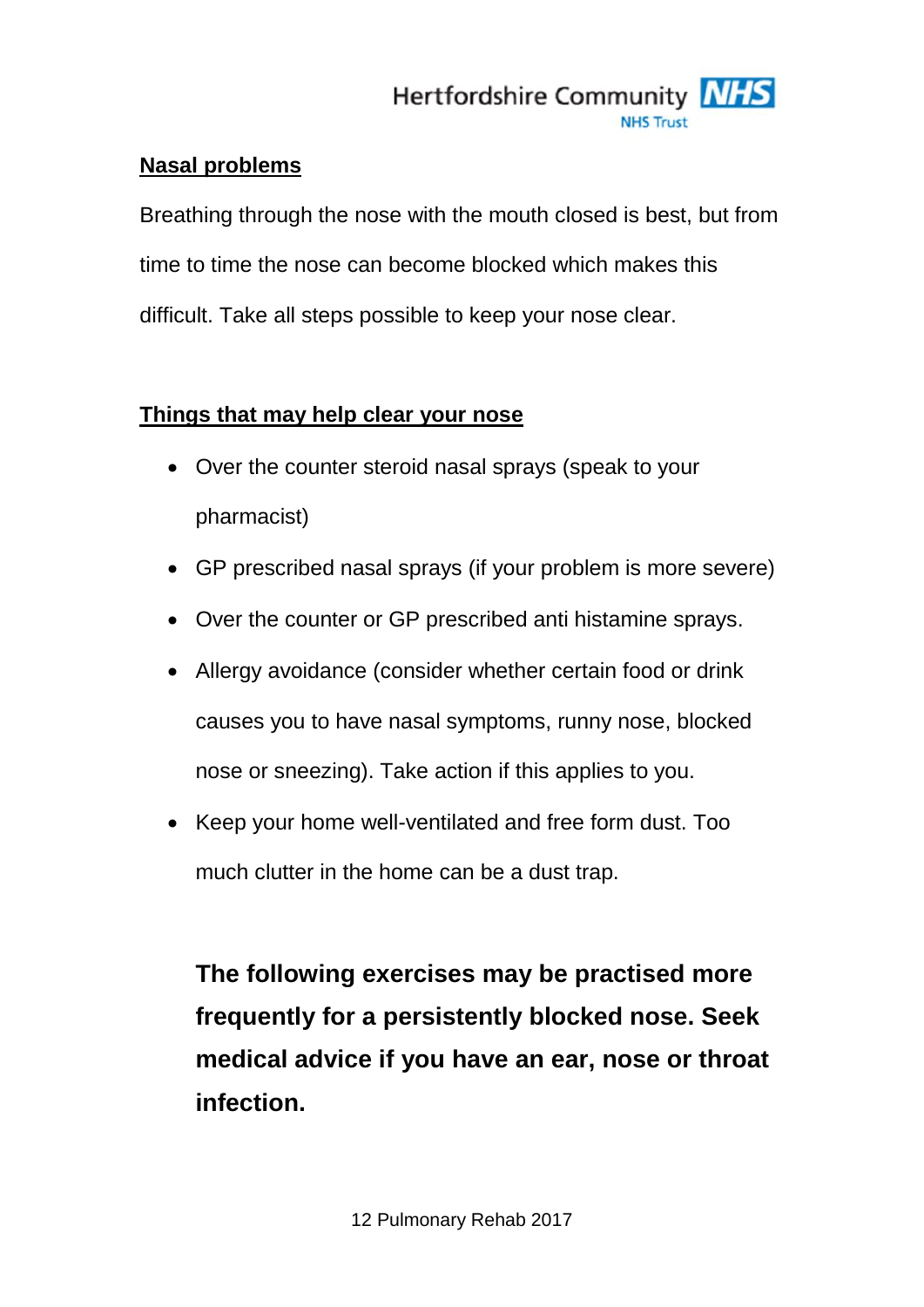

#### **Cough problems**

If you have a persistent cough with little or no mucus then your cough problem may be related to a combination of mouth breathing and habitual coughing.

Coughing is a bit like scratching; it feels good at the time, but can actually make things worse. Sometimes the more you cough the more you want to cough!

# **Anti Cough/stop cough Technique**

- $\bullet$  At the 1<sup>st</sup> sign of a tickle, put your hand over your mouth and swallow.
- Keep your hand over your mouth throughout.
- Take a small breath in and out, pinch your nose.
- Hold your breath for 5-10 counts.
- Release the nose but leave the hand over the mouth.
- Breathe small, careful breaths through the nose for 30 secs.
- **All the time resist the urge to cough.**
- Take a slow steady breath in and out of the nose.

Repeat twice more, or until the tickle has subsided.

**Swallow, Smother, Stop, Small is a good way to remember the** 

#### **stop cough sequence.**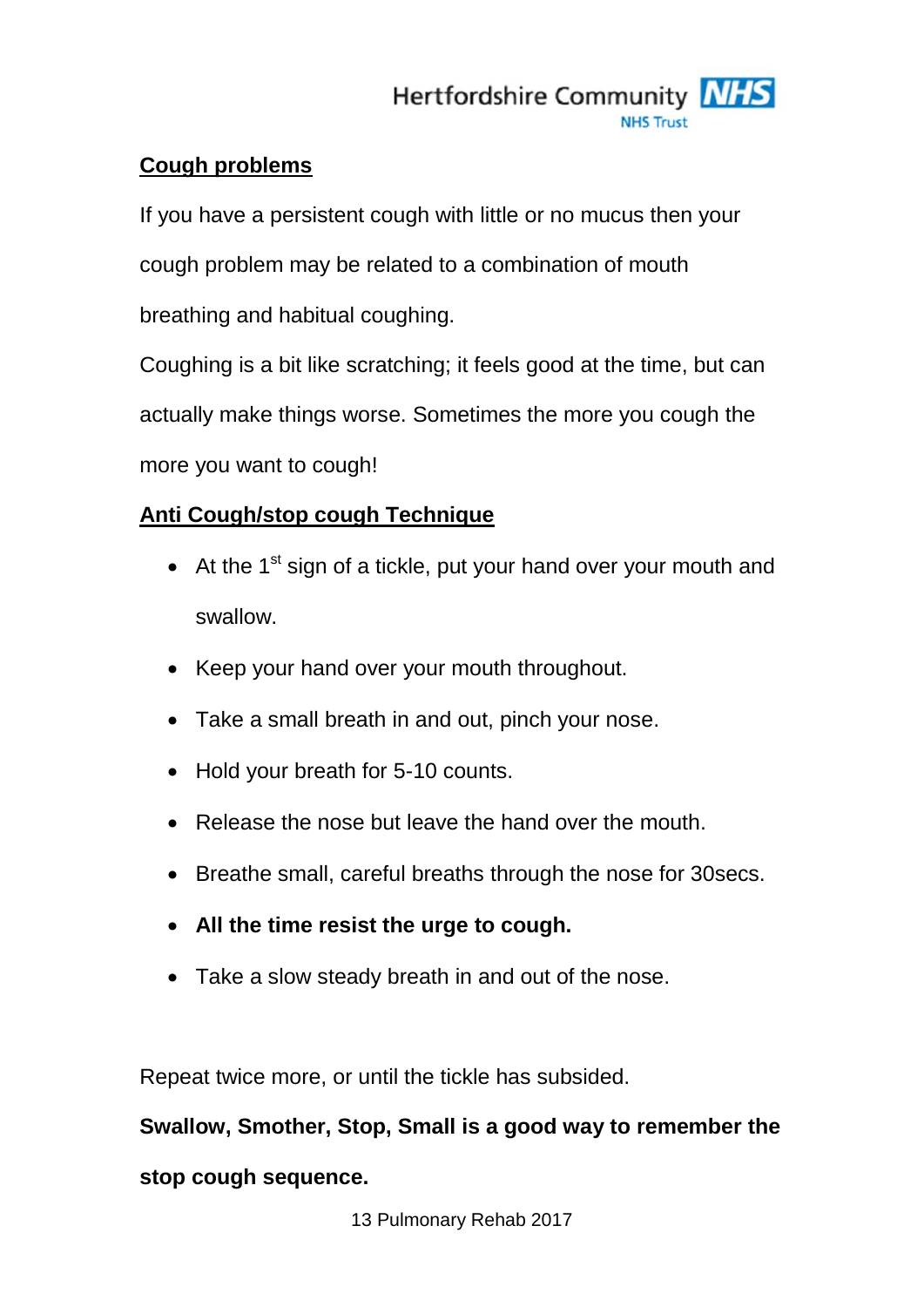

#### **Exercise and keeping fit**



#### **Walking**

- Walking is an excellent form of exercise and is to be encouraged whenever possible.
- Start off walking for just a few minutes at a time, or even less if this is all you can manage. Try to go for a walk, at least every other day. Build up your stamina.
- Walk until you feel **moderately breathless**. Stop if you need to, get your breath back and start again. It is okay to get breathless as this is normal whilst exercising, just so long as you stay in control.
- You will improve if you push yourself a little.
- Keep control of your breathing by breathing through the nose (mouth closed). Nose breathing warms and filters the air, causing less irritation to the lungs. It is also more difficult to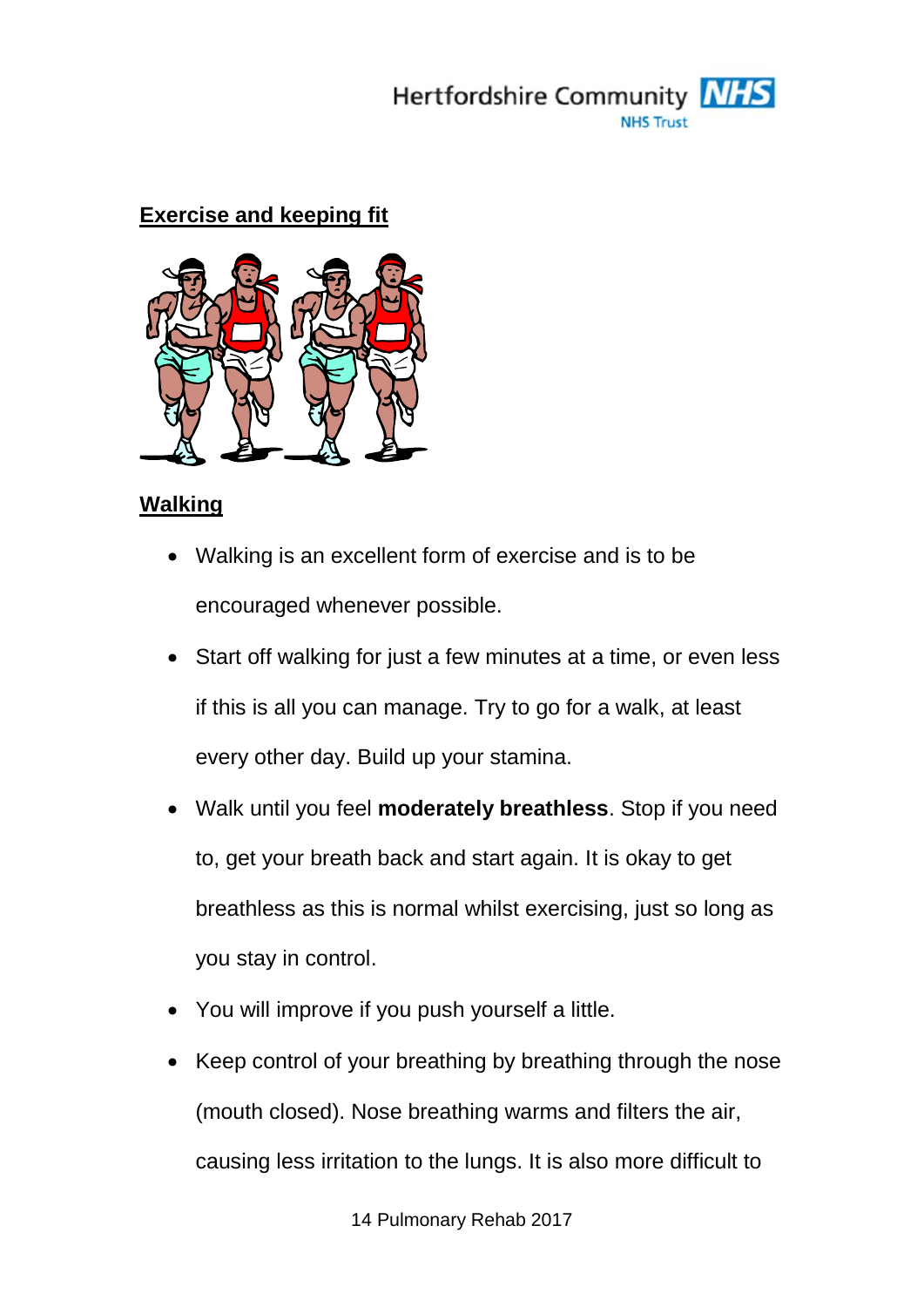

hyperventilate with the mouth closed. It may take practise to

breathe through the nose. Persevere wherever possible.



- If you lose control of your breathing or are walking particularly quickly, you can gently blow out through the lips (do not force) as you exhale; as long as you inhale back in through the nose.
- Try not to talk when you are walking- especially if you are trying to control your breathlessness.
- $\bullet$  If the weather is bad, wrap up, or drive to a shopping centre and do your walking there.
- Invest in a stopwatch or a pedometer to keep track of your progress.

# **Relaxation**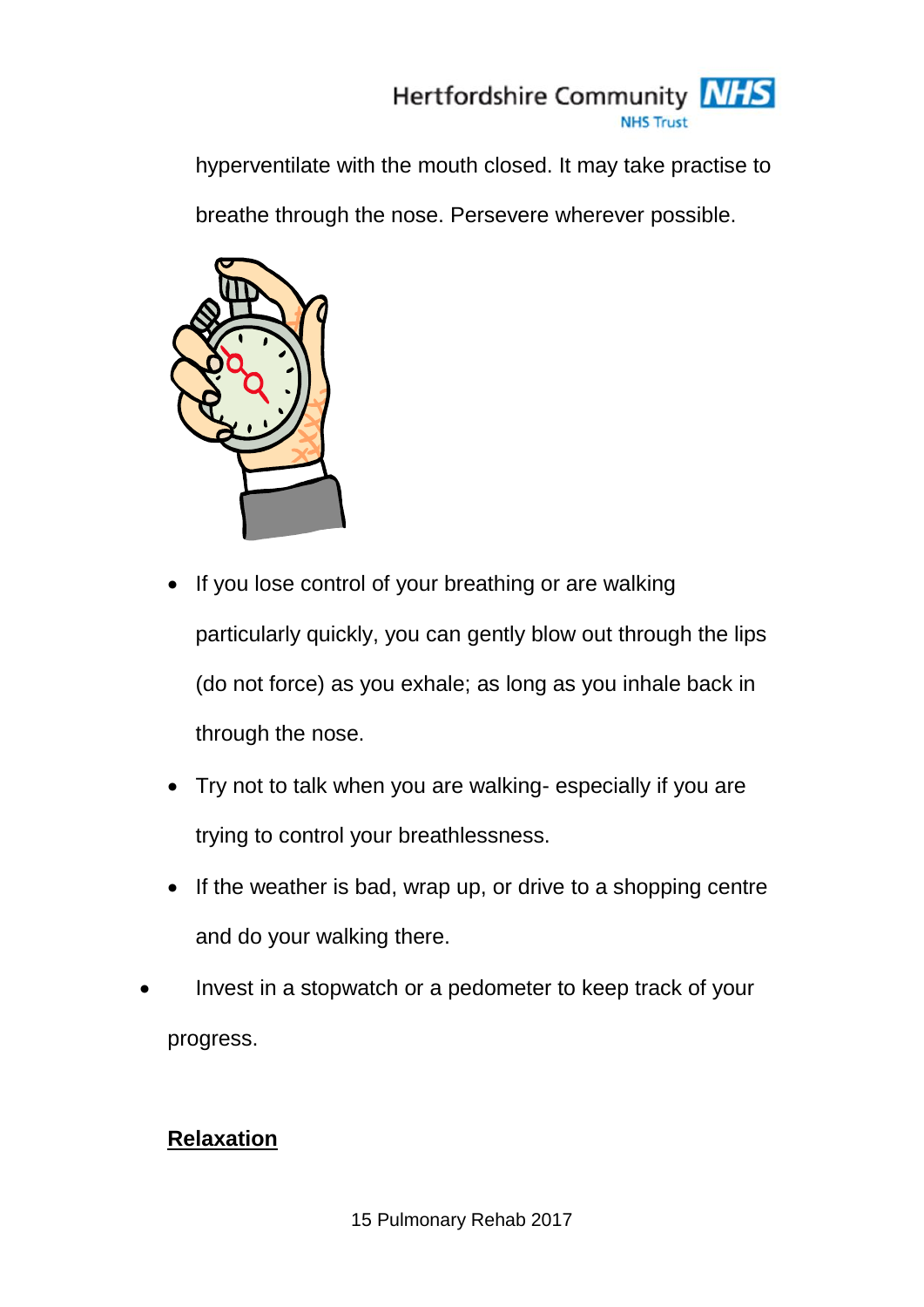

- Practise your breathing control to help you relax.
- Practise either in lying or in sitting.
- Working from your toes upwards, spend some time thinking about all the different parts of the body. How do all your muscles and joints feel? This technique works by switching off certain parts of the brain, helping you to relax in the process.
- Close your eyes and visualise a special place. E.G. by the seaside, a meadow or beside a lake.
- Think of a place that is magical for you. Imagine a slow walk to your special place. Hear all the sounds, smell the smells and see the colours.



- Really work on slowing your breathing down by lengthening the pause after you breathe out.
- Let your breathing become quiet and slow. You should feel like you are hardly breathing at all.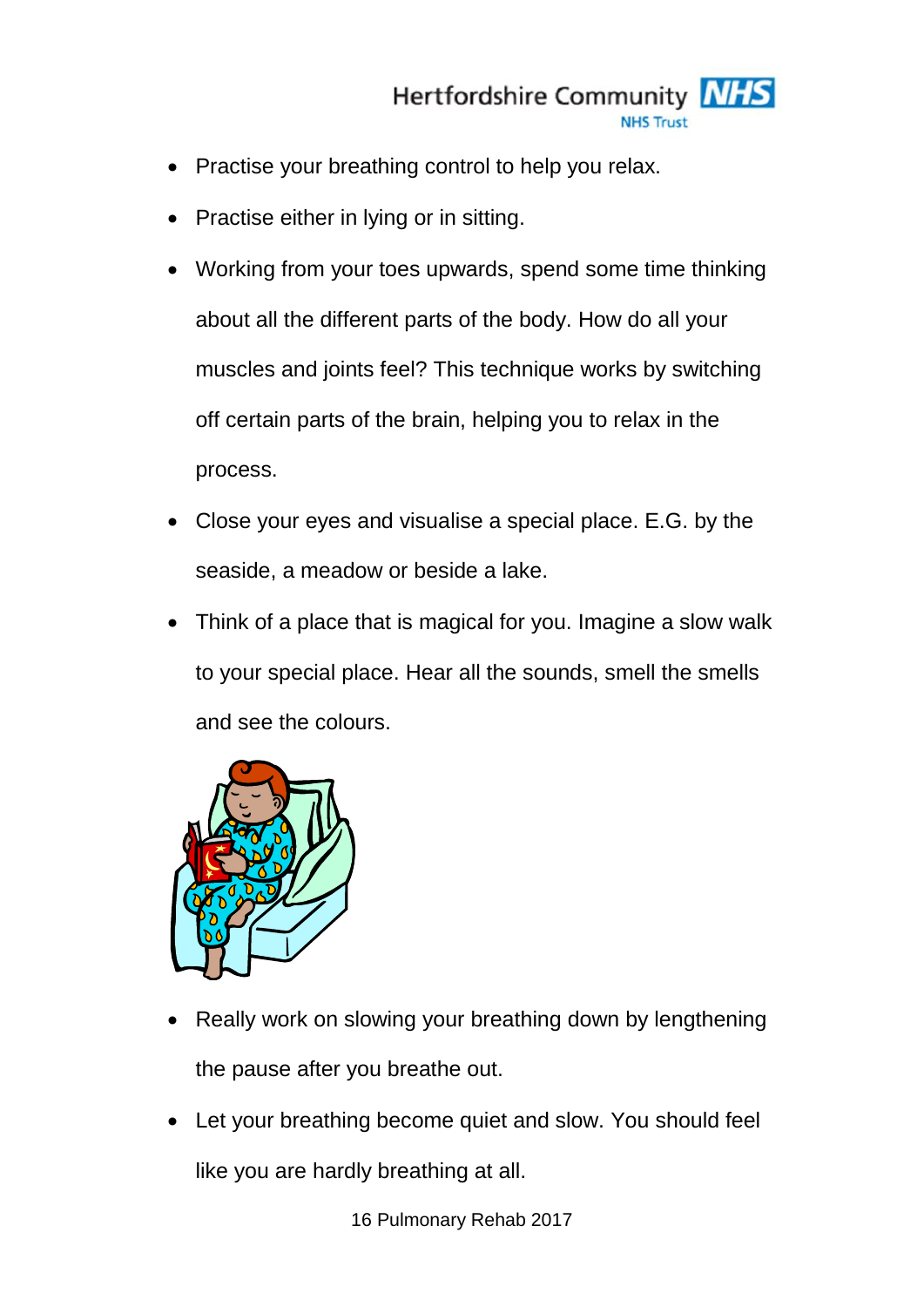Have some quiet music in the background if you like.

## **Diet**

These are general guidelines only: your dietician is your best source of information on diet.

- Aim to be the correct weight for your height. This is often called your Body Mass Index (BMI).
- If you are overweight, you are more likely to have problems with your breathing.
- If you are underweight, you may be more prone to infections.
- Eat a balanced diet. Choose foods from the basic food groups such as; fruit and vegetables, dairy, cereals and grains and proteins such as meat/fish/quorn etc.
- Limit your salt intake. Too much salt can cause water retention, which may interfere with your breathing.
- Limit your intake of caffeinated drinks. Caffeine can interfere with some of your medications and may make anxiety worse. Choose decaffeinated options if possible.